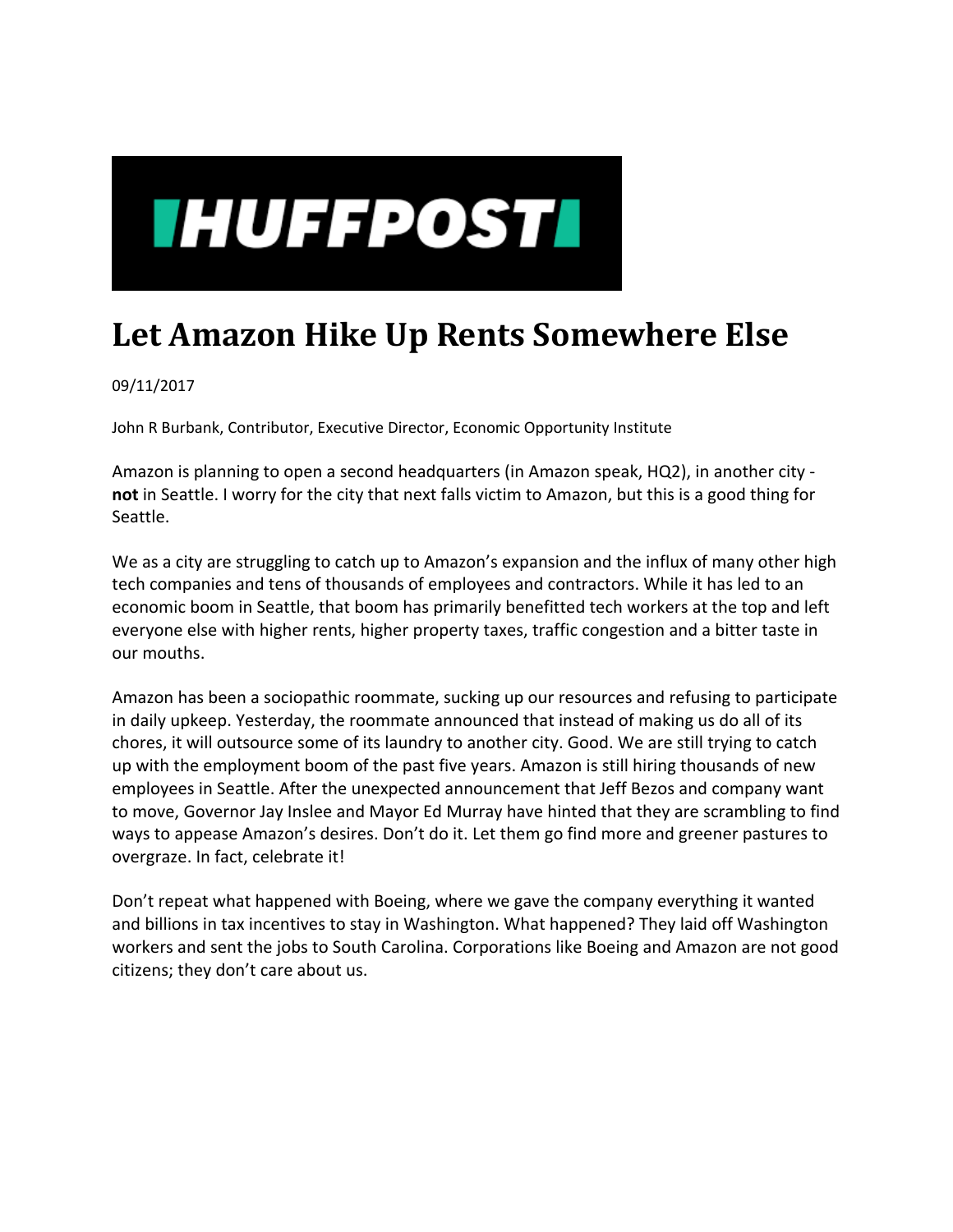Boeing Tax Exemptions vs. Job Losses



*Sources: fortress.wa.gov/dor/efile/MyAccount/TaxIncentivePublicDisclosure/, www.boeing.com/company/general‐info/*

With Amazon developing a second headquarters, it gives us a little breathing room to build good mass transit, create affordable housing, and open up pathways into higher education for the future workforce. That is what we need, and that is what Amazon needs for its current and still growing-by-the-thousands-wherever-HQ2-ends-up workforce in Seattle. The local income tax on the very wealthy that the Seattle City Council unanimously passed will help provide the revenues to enable this physical and human infrastructure development. It also makes our tax system more fair, as the rich only pay 2.4% of their income in state and local taxes, while the poor pay 16.8%.

The income tax is facing multiple lawsuits from rich people who don't want to pay their fair share of taxes. They have already started to say that Amazon's threat to take some if its employees elsewhere strengthens their case, as they claim entrepreneurs are leaving to escape an insurmountable tax burden. But if anything, Amazon's threat strengthens *our* case. Seattle area taxes are dwarfed by income taxes in the vast majority of states and cities in the US, especially those in the IT hubs of the Silicon Valley and Massachusetts. Even with the new Seattle income tax, rich people will still pay significantly less in taxes than almost anywhere else in the country.

Our income tax provides Seattle with needed revenues, creating opportunity for the future, while being completely marginal to any business location decision.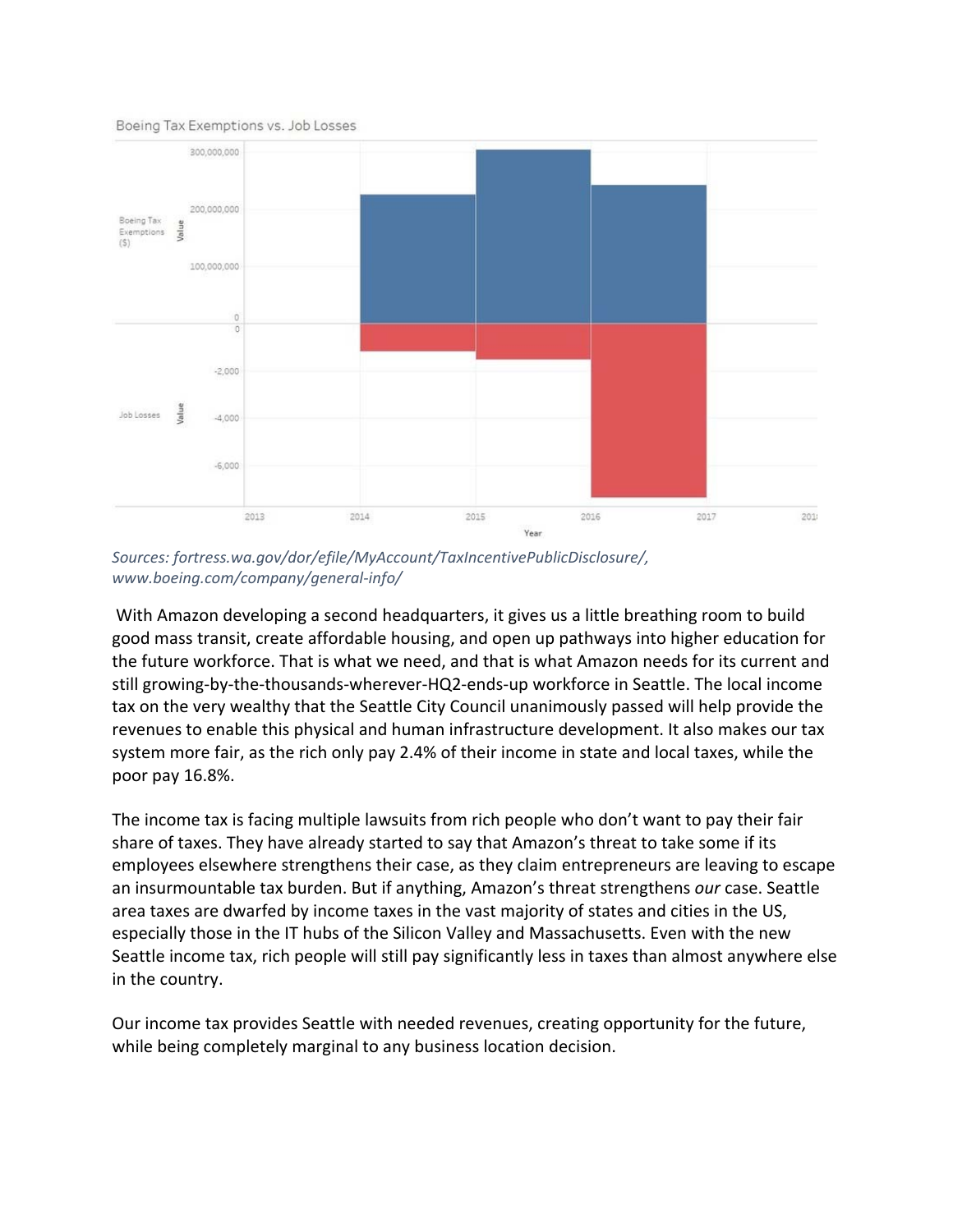Amazon threatening to leave is just acting like a rich, spoiled child – if the game isn't played by their rules, they take one of their balls and build a second playfield. From the Seattle Times' take on Amazon's press release: "…. Amazon's own list of helpful characteristics for a second headquarters included availability and diversity of housing, as well as access to mass transit, features that are in shorter supply in Seattle these days as the region deals with record housing prices and a traffic crunch." In short, Amazon comes to Seattle, creates problems, doesn't help to fix them, then starts to expand elsewhere over problems it created!



*Sources: www.rentjungle.com/average‐rent‐in‐seattle‐rent‐trends/, jeffreifman.com/2014/05/12/youve‐ got‐male‐amazons‐growth‐impacting‐seattle‐dating‐scene/, www.seattletimes.com/business/amazon/seattle‐will‐always‐be‐home‐amazon‐employees‐others‐react‐*

John Boyd, a high‐priced location consultant, noted that Toronto could be a top contender for Amazon's new headquarters, because it's easier to hire foreign workers in Canada than in the United States. This same consultant thinks other likely candidates for Amazon are New Jersey, South Florida, Northern Virginia, and Atlanta. All of these areas – except South Florida – have income taxes, all at higher rates than in Seattle.

Seattle has Amazon, Tableau, Microsoft, Google, Expedia, Facebook, LinkedIn, and a host of other IT cutting edge businesses within our city limits. Amazon creating a second headquarters enables us to make sure we don't become dependent on one global corporation. That's what we allowed with Boeing, letting it be a monopoly producer and a monopolistic buyer in the Puget Sound area. Amazon is just slowing down its gobbling up of office space and undertaking new construction.